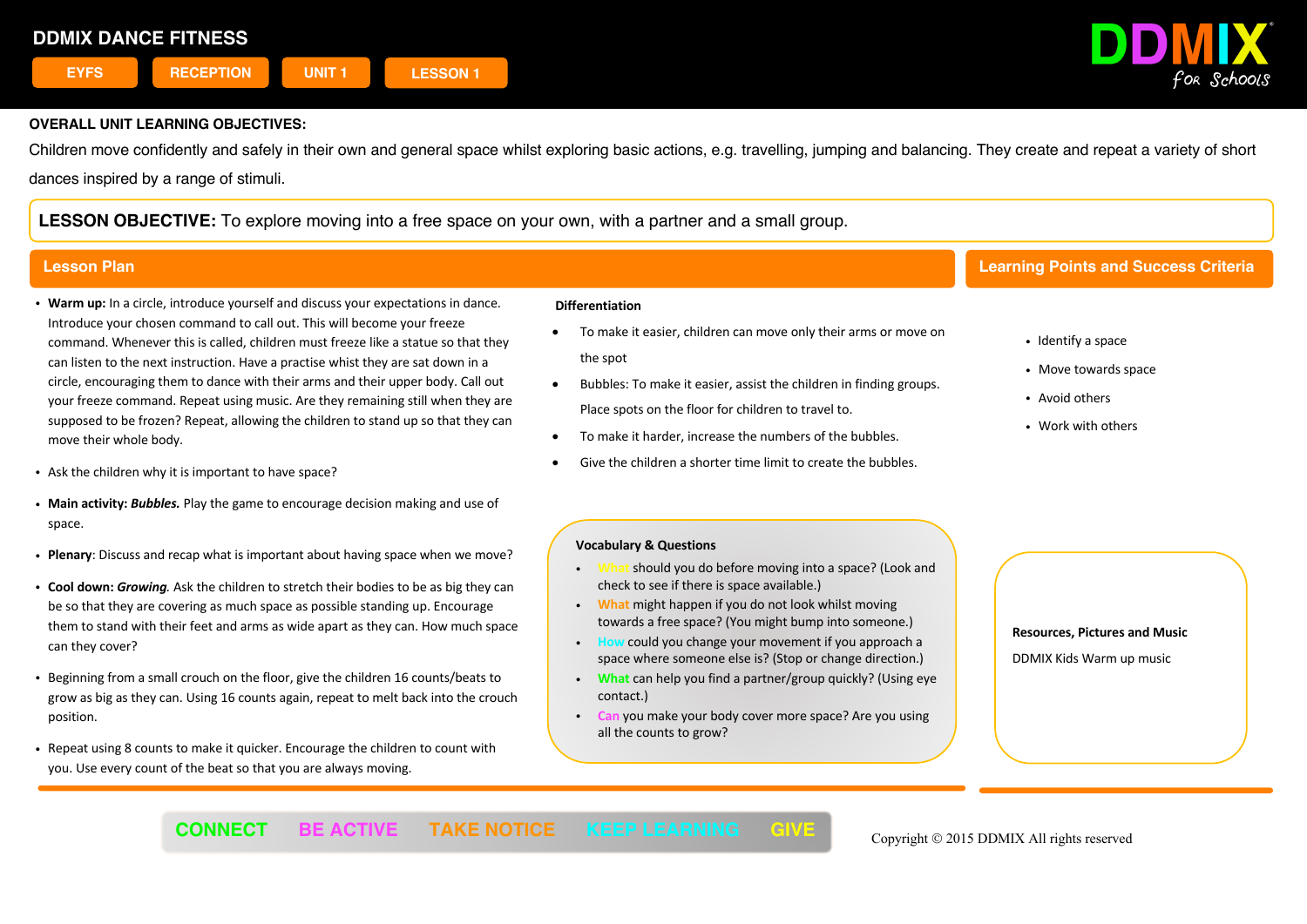

Children move confidently and safely in their own and general space whilst exploring basic actions, e.g. travelling, jumping and balancing. They create and repeat a variety of short dances inspired by a range of stimuli.

**LESSON OBJECTIVE:** Explore and identify basic travelling movements whilst moving confidently in the space.

- ! **Warm up:** Using animal themed movements
- ! *Bubbles.* Discuss and recap what is important about having space when we move?
- ! **Introduction activity***:* Discuss what a travelling movement is: A way of moving that takes you from one place to another. Ask the children to demonstrate different ways that they can travel. E.g. Skipping, hopping, crawling, jogging, tip toeing. Look at the way animals move. Using some chart music, call out some travelling movements using animals as stimuli. E.g. Penguin – Waddling, Horse- Galloping, snake – Slithering, Rabbit – Hopping, Dog – Crawling, Giraffe- Tip toeing with a stretched body, Tortoise – plodding. Incorporate your freeze command between movements.
- ! Discuss which travelling movement was their favourite and why?
- ! **Main activity:** Take them on a trip to the Zoo to use the movements you have discussed. E.g. Children mime getting onto the coach, putting their seatbelts on and starting their journey to the zoo (moving around the area). Once they reach the zoo the coach parks, children take off their seatbelts and they enter the zoo. What do you see? Ask children to name an animal they may see. Encourage: Giraffe (standing tall on tip toes), Elephant (trunk and arm swinging whilst stamping), Mouse (small and fast running on tip toes) Snake (slither along the ground), Frog (jumping), Lion (fast galloping) etc.
- ! Once you have gone through different animals, pause the music and ask the group to stop. Imagine it is the coach driver saying he is about to leave.
- ! You must hurry past all the animals you visited in reverse order and back on to the coach. Children then slow down as they put their seat belt on and slowly drive away back to school.
- ! **Plenary:** Ask the children to recap and identify travelling movements. Ask children if their favourite travelling movement has changed during the lesson? Did they keep in their own space during your trip? Ask them how they kept in their own space during the lesson?
- ! **Cool down:** *Hoop.* Remind the children how small they could make their bodies in the growing exercise from the previous lesson. This will aid them to pass through the hoop at a quicker pace.

### **Differentiation**

- Place spots on the floor to help children choose and identify a free space.
- To make it harder, add arms to the travelling movements to imitate the animals. E.g. Stiff arms for the waddling penguin.

# **Lesson Plan Learning Points and Success Criteria**

- What is a travelling movement?
- Choose and perform a travelling
- movement
- Move In your own space

### **Vocabulary & Questions**

- ! **What** is a travelling movement? (A way of moving from one place to another.)
- ! **Why** is it important to travel to a free space?
- ! **How** can you use your body to make the animal movements clear to an audience? (Big movements/Exaggerated.)
- ! **How** could we work together to remember the order of the animals and their travelling movements?
- can we make our coach line quickly and safely? (Don't push to get into the line, if there is space in front of you let people join the line.)

### **Resources, Pictures and Music**

DDMIX Kids Warm up music

Fun animal music: E.G. music from Disney's Jungle book or use any of the DDMIX tracks.

Hula Hoop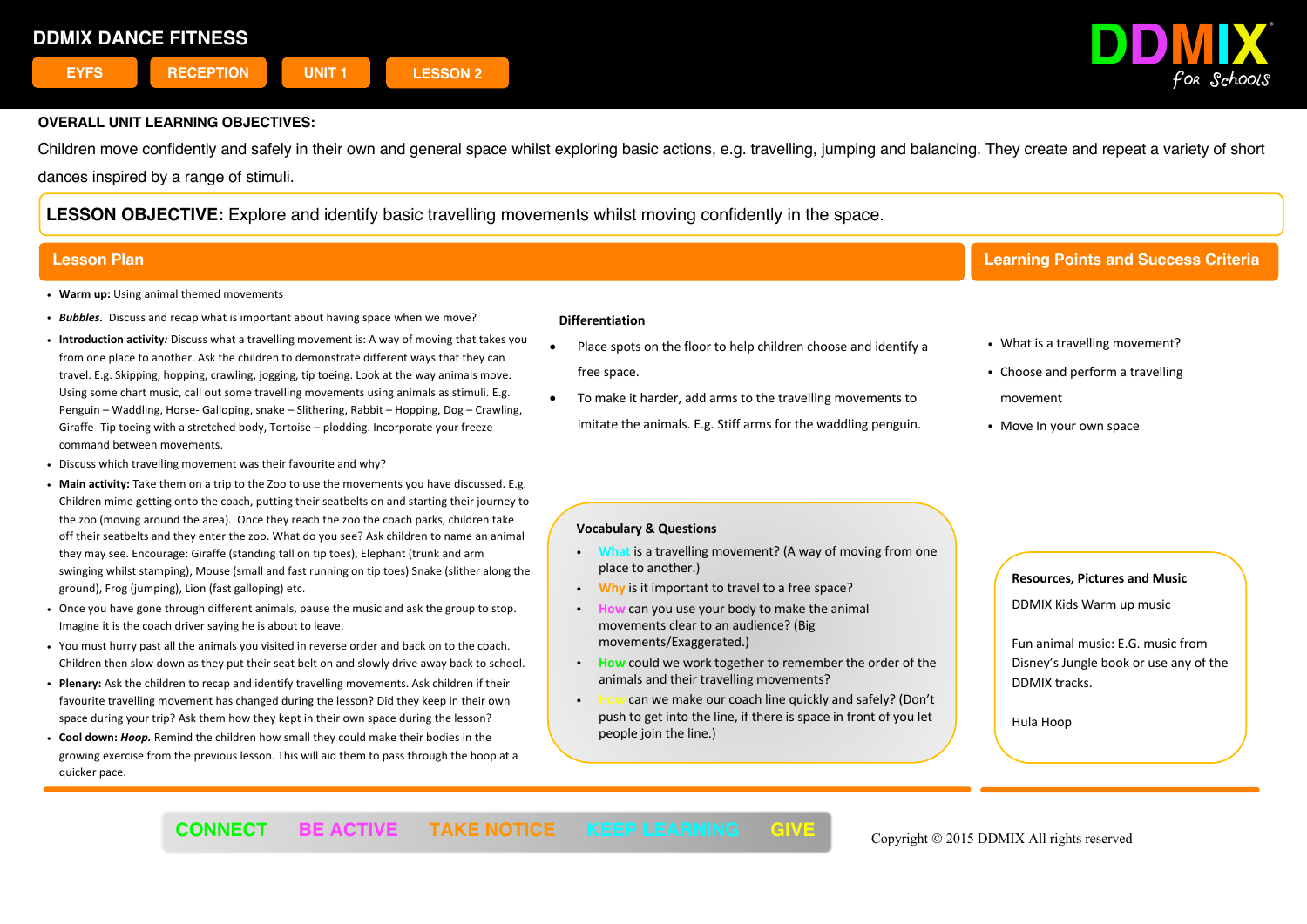

Children move confidently and safely in their own and general space whilst exploring basic actions, e.g. travelling, jumping and balancing. They create and repeat a variety of short

dances inspired by a range of stimuli.

# **LESSON OBJECTIVE:** To explore jumping in a space.

- ! **Warm up:** Using animal themed movements
- ! **Introduction activity:** *Move Master***.** Use the activity to focus on moving around the room and using animal commands to help them recap travelling movements.
- ! **Main activity:** Create four stations and place a picture card at each station. (Rabbit, frog, Starfish, Cheetah)

Emphasise the importance of bending knees to:

1) Prepare for a jump 2) Land a jump.

Spend two minutes at each station performing the basic jumping actions.

- 1. Rabbit hop on the one leg 8 times and repeat on the other leg.
	- 2. Frog 4 bounces in a crouch position, followed by a stretch up to the ceiling (using 4 counts to stretch)
	- 3. Starfish 8 star jumps
	- 4. Cheetah- running on the spot for 8 counts
- Repeat and add progression to the movements at each station
	- 1. Rabbit Hop scotch: hop on one foot to 2 feet to hop on one foot
	- 2. Frog  $-4$  bounces in a crouch position, followed by a jump with arms up stretched to the ceiling (using 4 counts to stretch)
	- 3. Starfish 8 star jumps to jump straight out and in with one jump.
	- 4. Cheetah- Leap from one foot to the opposite foot.
- Class travel around the room throughout the space using travelling movements. Teacher calls out one of the Jumping animals. Children must stop in a space and demonstrate the jump using the correct counts.
- Take the children '*Through the Jungle'* to allow them to experiment the different types of jump there are when you meet different obstacles.
- ! **Plenary:** Children discuss what makes a good jump? What is your favourite jump and why?
- ! **Cool down:** *Hoop.* Now that children have focused on bending knees they should be able get the hoop around the circle at a quicker speed.

### **Differentiation**

- Place spots on the floor to help children choose and identify a free space.
- To make it harder, jump with feet higher

# **Lesson Plan Learning Points and Success Criteria**

- ! Bend knees
- ! Look straight ahead
- One foot to one foot Hopping
- One foot to other foot Leaping
- Two feet to two feet jump
- $\cdot$  One foot to two feet back to one foot Hop scotch

## **Vocabulary & Questions**

- ! **When** jumping, what must you do with your knees? What should you do with your arms?
- ! **What** will make you jump further/higher? (Bigger knee bend and use of strong arms.)
- ! **How** did your group practice your jumps together?
- ! **Were** you able to help each other improve your jumps? What tips did you share?
- ! **As** we play 'Through the jungle', why is it important to stop in a space to perform each jump?

 $\overline{a}$ 

### **Resources, Pictures and Music**

Current chart music (radio edit  versions)

Picture cards of Rabbit, Frog, Starfish and Cheetah

Hula Hoop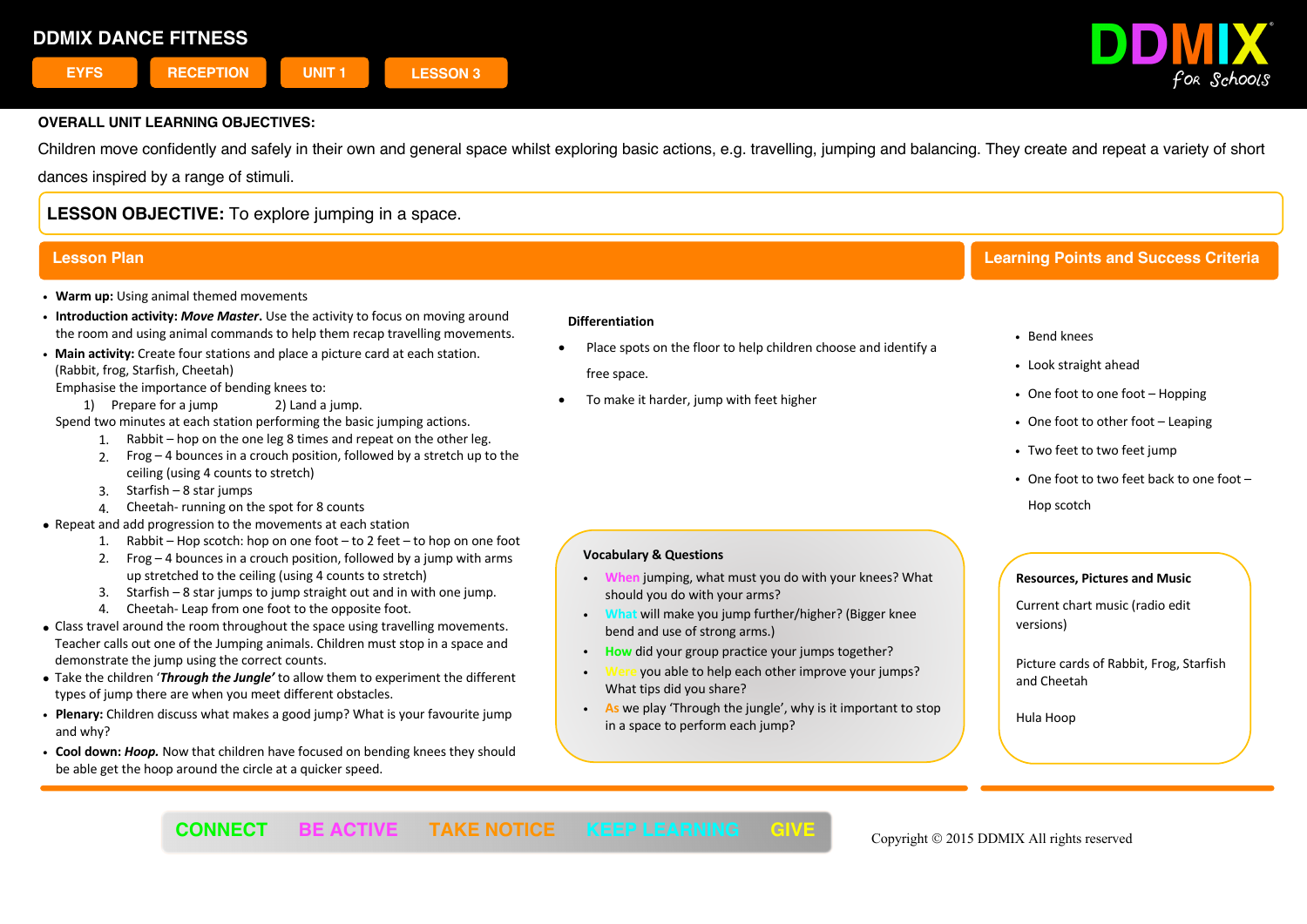# **DDMIX DANCE FITNESS**



## **OVERALL UNIT LEARNING OBJECTIVES:**

Children move confidently and safely in their own and general space whilst exploring basic actions, e.g. travelling, jumping and balancing. They create and repeat a variety of short dances inspired by a range of stimuli.

**LESSON OBJECTIVE:** Create a dance phrase using basic travel and jumping actions.

- ! **Warm up:** Recap the different types of jump from the previous lesson. What makes a good jump? (bent knees and using your arms.) *Through the Jungle.*
- ! Recap what a travelling movement is and the different ways that you can travel around the room.
- ! **Introduction Activity:** *Move Master.* Play incorporating travelling movements and the jumps discussed.
- ! **Main Activity:** Explain as a class that they are going to enter the jungle. Using appropriate music, create a simple dance sequence using travelling and jumping actions. Set the scene and allow the children to put up their hand to pick a travelling or jumping movement to perform for 8 counts to suit the environment. Repeat this for each movement. Recap each movement as it is added on, encouraging the children to count with you.
	- ! E.g. Monkey gallops across the jungle (8 gallops)
	- . The monkey jumps up to reach for bananas in a tree (8 jumps)
	- . The Monkey must quietly get past the sleeping crocodiles in the river (8 tip toes)
- . Try to include at least two jumps within the journey
- ! Allow the children to be creative and be interactive with how the story continues.
- ! Link all the movements together and give the children plenty of opportunity to practise
- ! Encourage the children to count to the beat.
- **Plenary:** Ask the children to describe the different travelling and jumping movements that they used during the lesson. Reflect on one thing the children did well and one area to develop next lesson.
- **Cool down:** *Wellbeing wind down.*

### **Differentiation**

- Repeat travelling and jumping actions to make it easier
- To make it harder, create their own journey in groups and explain to the class.

# **Lesson Plan Learning Points and Success Criteria**

- ! Bend knees
- Identify jumping actions
- . Link travelling and jumping movements together
- . Demonstrate movements using 8 counts

## **Vocabulary & Questions**

- ! **When** jumping, what must you do with your knees?
- different ways can we travel?
- ! **How** many counts should each movement last for? (8 counts.)
- ! **How** can we improve our jumps in the jungle dance? (Bend knees more, swing arms to help you jump higher/further.)
- ! **Why** is it helpful to create a dance as a group? (Share ideas, can help each other remember the order of movements.) What did you enjoy about performing the jungle group dance?

### **Resources, Pictures and Music**

Current chart music (radio edit versions) Picture cards of Rabbit, Frog, Starfish and Cheetah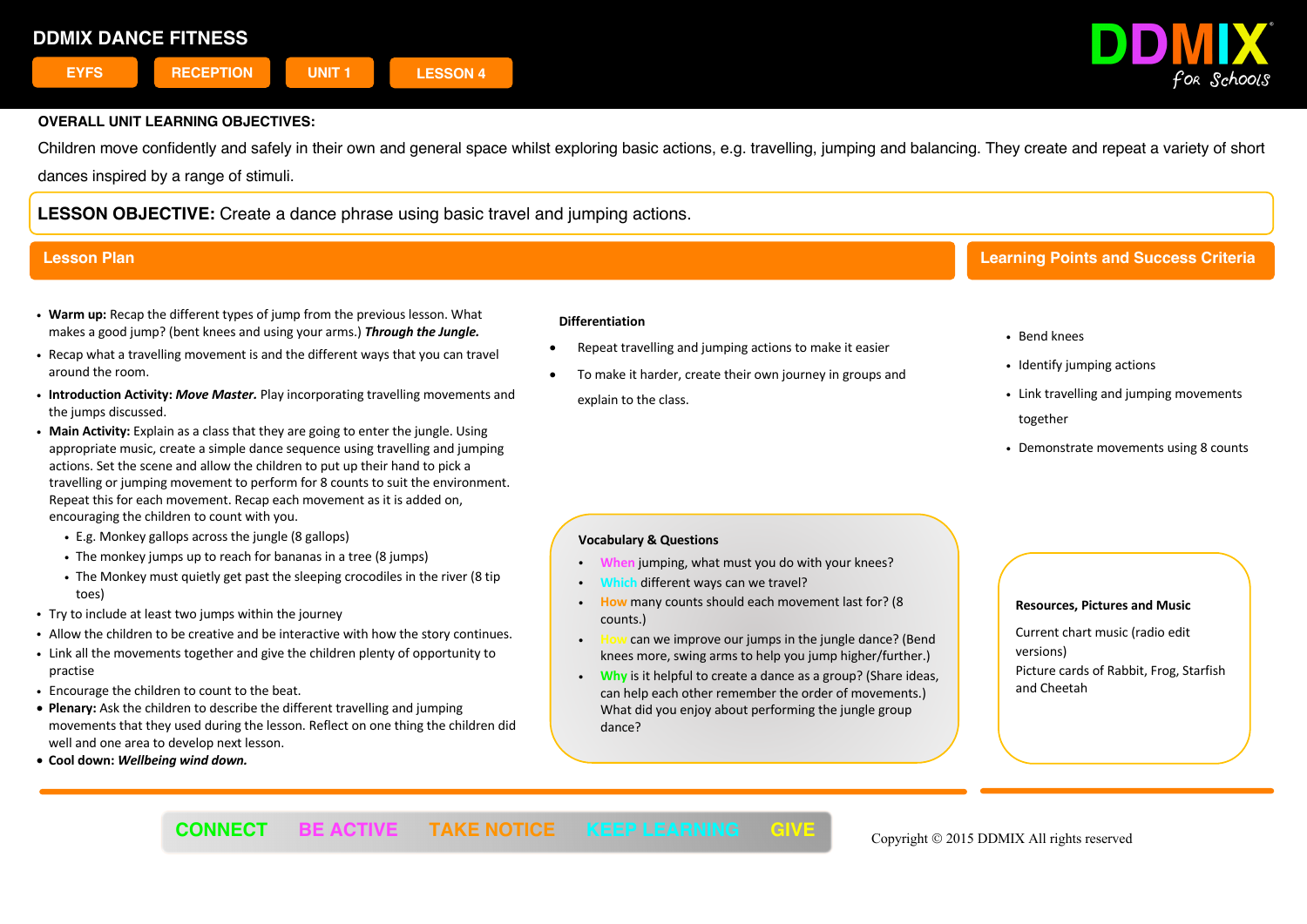

Children move confidently and safely in their own and general space whilst exploring basic actions, e.g. travelling, jumping and balancing. They create and repeat a variety of short dances inspired by a range of stimuli.

**LESSON OBJECTIVE:** Explore and understand balance, using visual images.

## **Lesson Plan**

- ! **Warm up:** Animal themed warm up incorporating the jumps and travelling movements that the children have learnt in the lessons 1-4
- ! **Introduction activity:** Discuss the term balance, what does it mean? What helps us balance? *Balance in numbers.* Introduce this activity to explore different parts of the body that we can use to balance.
- **Main activity:** Use four pictures from a chosen theme and place them in different corners of the room. For example; Things you might see in the city.

 **Tower:** Standing on two feet with arms above their head together forming a tower top with their fingertips.

 **Flamingo at the zoo**: Standing on one leg with the other leg bent. Arms out to the sides

 **Aeroplane**: Standing on one leg with the other leg stretched out low to the back. Arms out to the side representing wings.

 **Bridge**: With a partner place palms, together. Stand on one foot with the other leg stretched out low to the back.

- . Practice by holding up pictures for them to demonstrate balances.
- ! Explain they are going to be going on a journey to go explore all the balances they've learnt in the lesson. E.g. using a city theme: "today we are going through the city of London, and are starting at Big Ben." Children must then show the Big Ben(tower) balance as quickly as possible. Give the children five seconds to form the balance once hearing the command. Use both individual and paired balances.
- **Plenary/ Cool down:** Discuss the bridge. Was this balance harder or easier than the other balances? What did they do in their pairs to make this balance work well?
- **Cool down:** *Wellbeing wind down***.**

### **Differentiation**

- To make it easier, keep both feet on the floor for all balances. For the aeroplane and the bridge balances, the foot can point to the back instead of being slightly raised.
- To make it harder, close your eyes, tuck arms in and you can bend the knee to lower the balance in the aeroplane and bridge. Lift the leg higher, focusing on keeping a straight leg.

# **Learning Points and Success**

- Spread body weight evenly to prevent a fall.
- Remain still
- Head up

**Criteria**

! Balance for 8 seconds

## **Vocabulary & Questions**

- ! **Can** you describe what a balance is?
- **can you balance using different body parts?**
- ! **What** can help us balance? (Hold out your arms, look at a still object in front of you, keep breathing.)
- ! **Which** balance do you find the easiest/hardest? Why?
- ! **How** did you create the 'bridge balance' with your partner/s? How did you help each other to improve your balance?

 $\overline{1}$ 

### **Resources, Pictures and Music**

Current chart music (radio edit versions) Picture cards of Tower, Flamingo, Aero plane and Bridge.